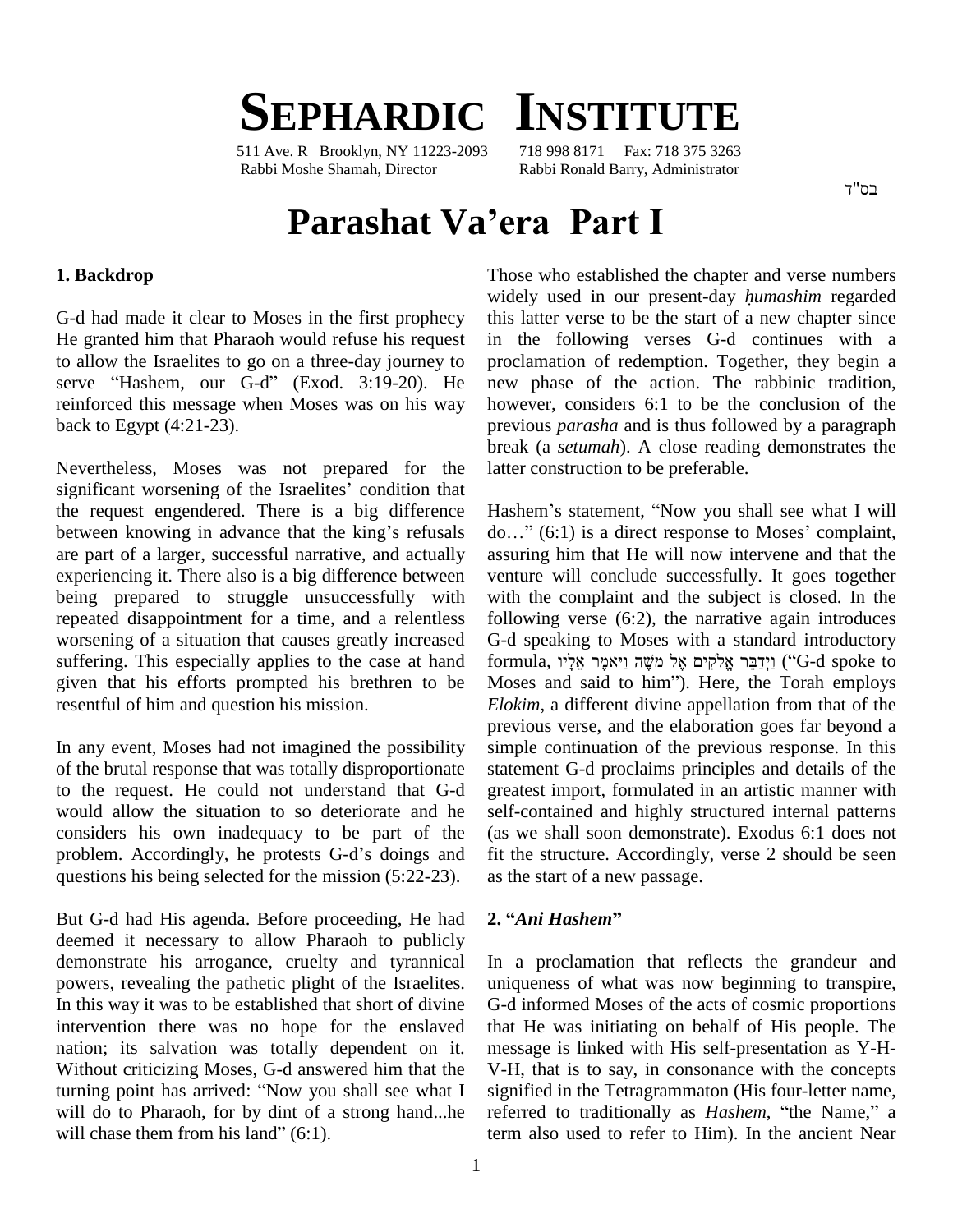East, as undoubtedly elsewhere, deity names reflected East, as undoubtedly elsewhere, deity names reflected all t<br>character, attributes and functions, and Hashem's mak name followed this pattern. G-d transmitted it at the would more specifically imply the future, "He will character, attributes and functions, and Hashem's name followed this pattern. G-d transmitted it at the point of the Israelites' greatest demoralization.

The proclamation was comprised of two parts: the first was a message addressed to Moses and the second a message he was to transmit to the Israelites. G-d begins with "I am Y-H-V-H" (using a form of self-presentation then popular with kings and also ascribed to deities). He states that He appeared to the patriarchs as *(K)el Sh-d-y*\* (Gen. 17:1; 35:11) and did not make Himself known to them by His Tetragrammaton, thus signifying that He is now conscious of past generations' merit has decided that taking a historic step forward on behalf of Israel. He established a covenant with the patriarchs, pledging to give the land of Canaan to them. He has heard the moaning of the Israelites from their oppression and has recalled His covenant. This segment served as an expansion and reinforcement for Moses of what he has recalled His covenant. This segment served as an Such<br>expansion and reinforcement for Moses of what he of r<br>was told at the burning bush concerning Hashem's coul expansion and reinforcement for Moses of what he of<br>was told at the burning bush concerning Hashem's co<br>promises to the nation's forefathers and of His faithful be nature that extends through the centuries.

To the Israelites, Moses is to announce that G-d, revealing Himself as Y-H-V-H, will soon begin a to better the state of the world, whether for one's multistep process on their behalf. He will release them children or in general; there was no danger that one's from their burdens, rescue them from slavery and redeem them from Egypt. He will take them as His people,\*\* be their G-d, foster in them the recognition that He is the author of the wondrous doings that He was now going to perform for them (despite their present lack of appreciation of His involvement), bring them to the promised land and grant it to them as an inheritable possession. These verses constitute a breathtaking series of eight consecutive verbal clauses communicating immediacy, definitiveness, enthusiasm and awe-inspiring power.

Many understand Hashem's Tetragrammaton as times depicted as "calling in the name of Y-H-V-H" related to the concept of His eternal existence, which directly leads to the concepts of His capability to with l<br>make long-term plans for the world, to be conscious calling<br>of past generations' merit and to intervene in the make long-term plans for the world, to be conscious calling in the name of Y-H-V-H" (4:26). distant future. They interpret the letters of the Rather<br>Tetragrammaton as a combination of הָיָה (was), הְרָה patriar<br>(is) and יִהְיָה (will be). Others see the Tetragrammaton not n of past generations' merit and to intervene in the distant future. They interpret the letters of the Tetragrammaton as a combination of  $\vec{r}$  (was),  $\vec{n}$ as a form of the causative verb that is derived from (is) and יְהָיֵה (will be). Others see the Tetragrammaton is) and יִהְלֶה (will be). Others see the Tetragrammaton not<br>s a form of the causative verb that is derived from exp<br>be" (such as in יהוה גְּבִיר לְאֲחֶיךָ (be master to your that as a form of the causative verb that is derived from exper<br>"be" (such as in הֱוֶה גְּבִיר לְאֲחֶיךָ for master to your that throthers" [Gen. 27:29]), denoting He who causes to be the I

all that is, related to the postbiblical term מְקוֹה, "who makes happen, creates.<sup>î</sup> With the first letter <sup>a</sup> *yod*, it all that is, related to the postbiblical term מְהֵוֹה, "who makes happen, creates." With the first letter a *yod*, it would more specifically imply the future, "He will bring into being" or "He will make happen," focusing on His faithfulness. It assumes that He possesses the wherewithal to fulfill His promises; that He is all powerful. Theologically, the latter interpretation tacitly incorporates the concepts of the former, as the one who brings all that exists into being implies a perpetual status of doing so.

In any event, in elaborating on the Tetragrammaton, the passage proclaims that the One who is eternal and In any event, in elaborating on the Tetragrammaton,<br>the passage proclaims that the One who is eternal and<br>conscious of past generations' merit has decided that now is the time to fulfill the promises He made to the forefathers concerning their progeny and to intervene on their behalf with His great power.

Such enduring divine faithfulness is a direct corollary of monotheism. In the polytheistic world, a deity could not guarantee something over the long term because circumstances might change beyond his control; another deity or primordial force might interfere with his plans. The new belief gave great impetus to humans to work toward a more moral order to better the state of the world, whether for one's impetus to humans to work toward a more moral order<br>to better the state of the world, whether for one's<br>children or in general; there was no danger that one's commitment to virtue and sacrificing to better society would be overlooked by a god who was no longer in power, or cancelled by a god with a different perspective.

The statement that G-d did not appear to the patriarchs by His Y-H-V-H name should not be thought to indicate that He did not appear to them at all by that name, as the term is attested in His self-revelations to them (see Gen. 15:7; 28:13). As far as knowing that name, it is often mentioned in dialogue throughout the book of Genesis. Indeed, the patriarchs are several times depicted as "calling in the name of Y-H-V-H" book of Genesis. Indeed, the patriarchs are several (12:8; 21:33; 26:25). It is even stated in association times depicted as "calling in the name of Y-H-V-H"<br>(12:8; 21:33; 26:25). It is even stated in association<br>with Enosh (grandson of Adam), "then they began (12:8; 21:33; 26:25). It is even stated in as<br>with Enosh (grandson of Adam), "then the calling in the name of Y-H-V-H" (4:26).

Rather, the statement that G-d did not appear to the patriarchs by His Y-H-V-H name means that He did not make Himself known to them through their experiencing a public actualization of the potential that the name implies. On a number of occasions in the Bible G-d uses the expression of it becoming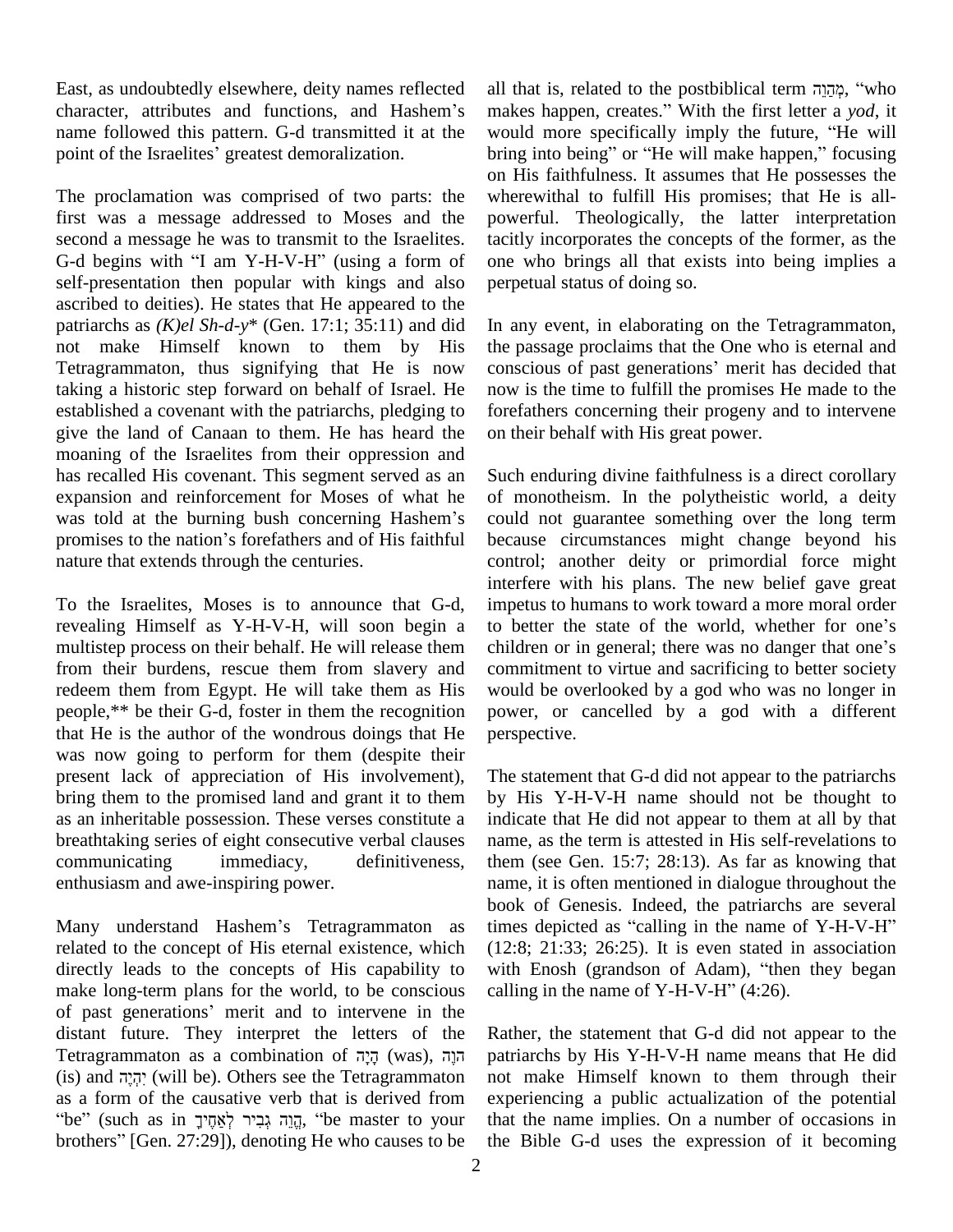known that "I am Hashem" in conjunction with a mighty manifestation of His power, such that witnesses will have no doubt that what occurred was His doing (e.g., Exod. 7:5; 14:4, 18). Speaking of mo witnesses will have no doubt that what occurred was<br>His doing (e.g., Exod. 7:5; 14:4, 18). Speaking of mo<br>what it means to know His name, G-d declared, "I will an make known to them My hand and My might and they what it means to know His name, G-d declared, "I will an make known to them My hand and My might and they shall know that My name is Hashem" (Jer. 16:21). The patriarchs did experience His intervention in their know" stage to the enlightenment associated with the personal lives in a limited manner but never on the grand, national scale that commands the attention of others.

It surely is possible that the elders of the nation had retained some tradition of the Tetragrammaton to which the proclamation connects, thus providing historical depth and validity to it. **3. ìAnd You Shall Knowî**

sent<br>The specific location of the יִידַעְתָּם ("and you shall you<br>know") clause in the series of promises as well as its (3:1 The specific location of the יִדַעֲתָּתָם ("and you shall you shall strow") clause in the series of promises as well as its (3) literary formulation – "and you shall know that it is I, Hashem your G-d, who took you forth from under the was literary formulation – "and you shall know that it is I, signals Hashem your G-d, who took you forth from under the way burdens of Egypt" (Exod. 6:7b) – raise an important exquestion. The verb follows mention of the various you shall know" refers to that transcendent event stages that comprise the process of redemption and the sched<br>declaration that Hashem would take the Israelites as<br>
His nation and be their G-d – יְנָצֵּלְתָּי, יְהִצֵּלְתִּי, יִהְגֵֹצְלֹ declaration that Hashem would take the Israelites as His nation and be their G-d – הִצְאֲלְתִּי, וְהִצְלָתִּי, וְהִצְאֲתָי, וְהִצְאֲתָי,  $\mu$ ; וְהַצְיתָי, וְלַקֲתָתִּי,  $\mu$ ;  $\mu$ the Israelites into the promised land and giving it to the rushing flow of G-d's actions, as it connotes His them. It is understandable that it follows the stages of redemption, since it refers to them. However, why does it not precede establishment of the G-d-Israel relationship?

In addition, why does the יִידַעְתָּם clause repeat the יִרְעֲתֵּם, וְהֵיִיתִי, וִידַעֲתֵּם, וְהֵיִיתִי, וִידַעָתֵּם previous verse's description of the first stage of the process, deploying virtually the identical terminology the previous verse's description of the first stage of the a l process, deploying virtually the identical terminology of that was used there? With ייַדַעְתֶּם we read הַמּוֹצִיא אֶחְכָם ss, deploying virtually the identical terminology of w<br>as used there? With יִידַעְתָּם we read הֲמוֹצִיא אֶתְכֶם<br>הַתַּחַת סִבְלוֹת ('who took you forth from under the *Solor* fhat was used there? With יִידַעְתָּם we read הַמּוֹצִיא אֶתְכָם  $\nabla$ symbo<br>הַתַּחַת סִבְלוֹת מִצְרָיִם ("who took you forth from under the  $\nabla$ solom burdens of Egypt"), while the first stage was termed ʭʑʩʸʔʶʍʮʑיִמְתַּחַת סִבְלוֹח ("who took you forth from under the *Solom*<br>s of Egypt"), while the first stage was termed<br>הוֹצֵאתִי אֶתְכֶם מִתַּחַת סִבְלֹת ("and I shall take you **4. On** burdens of Egypt"), while the first stage wa<br>הוֹצֵאתִי אֶתְכֶם מִתַּחַת סִבְלֹת מִצְרַיִם ("and I shall<br>forth from under the burdens of Egypt"). forth from under the burdens of Egypt").<br>Perhaps the placement of the יִידַעְתֵּם clause where it is

indicates G-d's acknowledgment that while the Israelites were subject to the rigors of slavery they This phrase comprises: 1) G-d's first two words; 2) could not be expected to comprehend all that He was doing for them. Their resistance to the message that Moses transmitted to them, "due to impatience and

rigorous labor" (v. 9), evidently extended to some degree throughout the turbulent period of the plagues, although they surely were progressively developing a more positive disposition toward what was happening and subsequently cooperated with instructions. and subsequently cooperated with instructions.<br>Consequently, G-d projected the "and you shall

Consequently, G-d projected the "and you shall<br>know" stage to the enlightenment associated with the Sinai experience of His revelation, which occurred between the Exodus and entering the land. The proclamation informs us that with revelation, which occurs together with His taking the Israelites as His people and becoming their G-d, attitudes will change in a major way; Israel will then clearly realize that it was His intervention at work from the initial moment.

3. "And You Shall Know"<br>Shall Know" burning bush, "And this shall be for you the sign that I<br>sent you: When you bring the people forth from Egypt<br>The specific location of the רְיִדָּעָתֶּם (''and you shall you [plural] wil This parallels Hashem's statement to Moses at the This parallels Hashem's statement to Moses at the<br>burning bush, "And this shall be for you the sign that I sent you: When you bring the people forth from Egypt burning bush, "And this shall be for you the sign that I<br>sent you: When you bring the people forth from Egypt<br>you [plural] will worship G-d on this mountain" (3:12). Just as in that context G-d told Moses that a sign (to fully persuade the people that He sent him) was not immediately available but must await the sign (to fully persuade the people that He sent him)<br>was not immediately available but must await the<br>experience on Mount Sinai, here, too, the phrase "and was not immediately available but must await the<br>experience on Mount Sinai, here, too, the phrase "and<br>you shall know" refers to that transcendent event scheduled to take place in the near future.

scheduled to take place in the near future.<br>Although "and you shall know" nominally refers to something the Israelites are to do, it does not interrupt Although "and you shall know" nominally refers to<br>something the Israelites are to do, it does not interrupt<br>the rushing flow of G-d's actions, as it connotes His assurance to the Israelites that they will soon understand, as if to say He will also make them understand. The number of successive verbal phrases that embrace the message between attestations of the understand. The number of successive verbal phrases<br>that embrace the message between attestations of the<br>קאֲלֶמְּי יְהִצְּלְמִּי יְהִוֹצָאתִי, mbrace the message between attestations of the<br>rammaton is eight: קְבָאֲלְתִּי ,וְהוֹצֵאתִי, יִדְנַאֲמֶּם, וְהָיִיתִי,<br>קָנָתַתִּי and יְהָבֵאתִי ,וִידַעֲמֶּם ,וְהָיִיתִי. This probably is a literary manifestation of the covenantal association of what is transpiring. (See our study *On Number Symbolism in the Torah from the Work of Rabbi Solomon D. Sassoon*.)

### **4. On Structure**

**4. On Structure**<br>The passage's key phrase, *Ani Hashem* ("I am The passage's key phrase, *Ani Hashem* ("I am<br>Y-H-V-H"), is attested four times in this proclamation, each strategically located in the text. Y-H-V-H"), is attested four times in this His two center words, which are also the first two words of the message Moses is to transmit to Israel; 3) the two center words of the segment that is directed to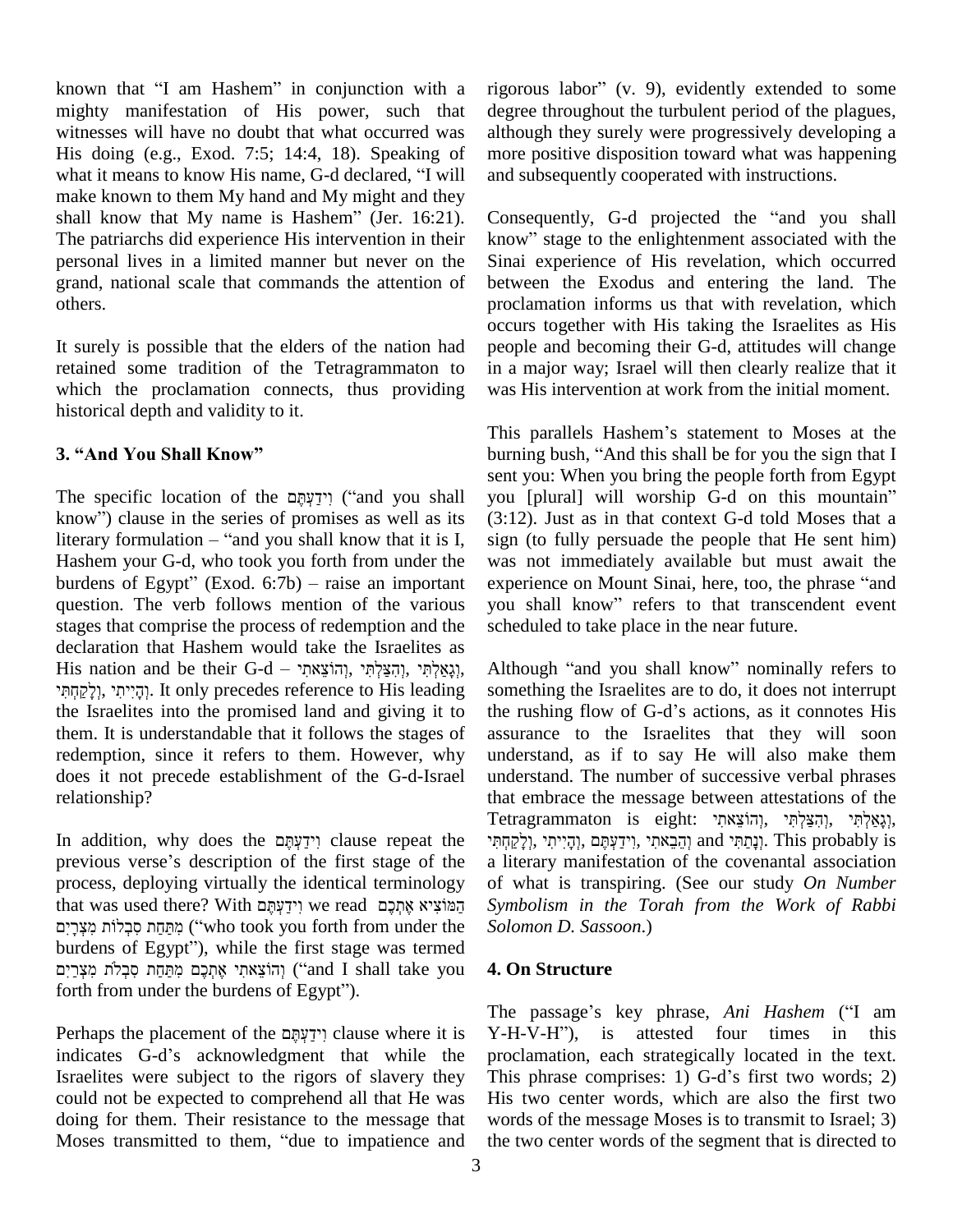Israel, and 4) His last two words (v. 8). Unquestionably, this is an intended pattern that reflects the importance of the message.

the unity of the message and its key point, an A-B-C-D children of Israel"). To provide the object of the verb before the center followed by D'-C'-B'-A' after the center (see Nehama Leibowitz *Iyunim Besefer Shemot*, p. 87), as follows:

A - *Ani Y-H-V-H* B - reference to the patriarchs C - commitment to grant the land D - the oppression Center - *Ani Y-H-V-H* D' - redemption from the oppression C' - fulfillment of the oath to grant the land B' - reference to the patriarchs A' - *Ani Y-H-V-H*

Another structural feature of this passage involves precise word count. The following is based on methodology demonstrated in many cases by Rabbi S. D. Sassoon. Although in straightforward explication of the Pentateuch most scholars have rejected the validity of interpretations based on the sum of the numerical equivalents of the Hebrew letters of a word or phrase (*gematria*), the following appears legitimate and compelling.

The *gematria* of Y-H-V-H is twenty-six. It and its multiple, fifty-two, appear to be deeply embedded in the structure of this proclamation as well as in that of a coordinate passage later in Exodus that is a thematic complement to this one. The second segment of our passage is composed of fifty-two words. The key two word phrase *Ani Hashem* comprises its first two it recalls Hashem's proclamation of His name in our words, its last two words and its two center words. passage, "Tell Israel that I am Y-H-V-H" (6:6), a Hence, the intervals from the first Y-H-V-H to the second and from the second to the third, are each exactly twenty-six words.

In the first segment, the number of words that Hashem said to Moses up until, but not counting, the first word that Moses is to repeat to Israel, is fifty. (This excludes the six introductory words of the narrative, consistent with the system we often find in such matters.) The first two words are *Ani Hashem*. Counting from that first word *Ani*, words 51 and 52 of that first stanza, concluding with "Y-H-V-H is His are *Ani Hashem,* just as was the case in the second

This passage also contains a chiasm that emphasizes segment are יָכֵן אֱמֹר לְבְנֵי יְשְׂרָאֱל ("Therefore say to the segment. It must be recognized that the fifty words G-d spoke to Moses himself cannot be read totally as a separate segment from the words He asked Moses to transmit to Israel since the last words of the first a separate segment from the words He asked Moses to<br>transmit to Israel since the last words of the first<br>segment are אֲכֵוּ יִשְׂרָאֵל (''Therefore say to the transmit to Israel since the last words of the first<br>segment are לְכֵן אֱמֹר לִבְנֵי יִשְׂרָאֵל<br>(Therefore say to the children of Israel''). To provide the object of the verb to complete the clause, the next two words *Ani Hashem* must be joined to the previous; a proper reading would call for a pause only after reciting those two words. Accordingly, in a way, the first segment would be read as comprising fifty-two words.

It appears likely that the *Ani Hashem* words at the It appears likely that the *Ani Hashem* words at the center of G-d's entire statement, since they complete the connecting clause at the conclusion of segment A, were intended to do double service and be counted<br>with both segments. In a most sophisticated manner,<br>G-d's 102-word statement appears to be considered to with both segments. In a most sophisticated manner, contain two segments of fifty-two words each or a total of 104 words, or 4 x 26. It is likely that this was intended to correspond to the four attestations of *Ani Hashem* in the passage.

(There is a fifth attestation of Hashem in the passage [v. 3], without *Ani*, which is not directly part of the positive message being transmitted. Its purpose is to point out that Y-H-V-H was not the name by which He made Himself known to the patriarchs. Accordingly, it is not included in the *Ani Hashem* pattern. However, it is included in another literary system, as we shall soon point out.)

As we note in our study on *The Song at the Sea* As we note in our study on *The Song at the Sea*<br>(Exod. 15), the Song's first stanza (vv. 1-11) is thematically complementary to our Exodus 6 passage. (Exod. 15), the Song's first stanza (vv. 1-11) is<br>thematically complementary to our Exodus 6 passage.<br>When Israel intones, "Y-H-V-H is His name" (15:3), thematically complementary to our Exodus 6 passage.<br>When Israel intones, "Y-H-V-H is His name" (15:3),<br>it recalls Hashem's proclamation of His name in our When Israel intones, "Y-H-V-H is His name" (15:3),<br>it recalls Hashem's proclamation of His name in our<br>passage, "Tell Israel that I am Y-H-V-H" (6:6), a message that the Israelites were too crushed to be attentive to when Moses related it to them. When they saw the miracle at the sea they rectified the situation.

That first stanza of the Song, beginning with its first word *Ashira* (excluding the nine introductory words of superscription) and concluding with verse 11, contains 102 words and subdivides into two parts of fifty and fifty-two words respectively, exactly as G contains 102 words and subdivides into two parts of<br>fifty and fifty-two words respectively, exactly as G-<br>d's proclamation does in our passage. The first strophe fifty and fifty-two words respectively, exactly as G-<br>d's proclamation does in our passage. The first strophe<br>of that first stanza, concluding with "Y-H-V-H is His name" (v. 3), appropriately comprises twenty-six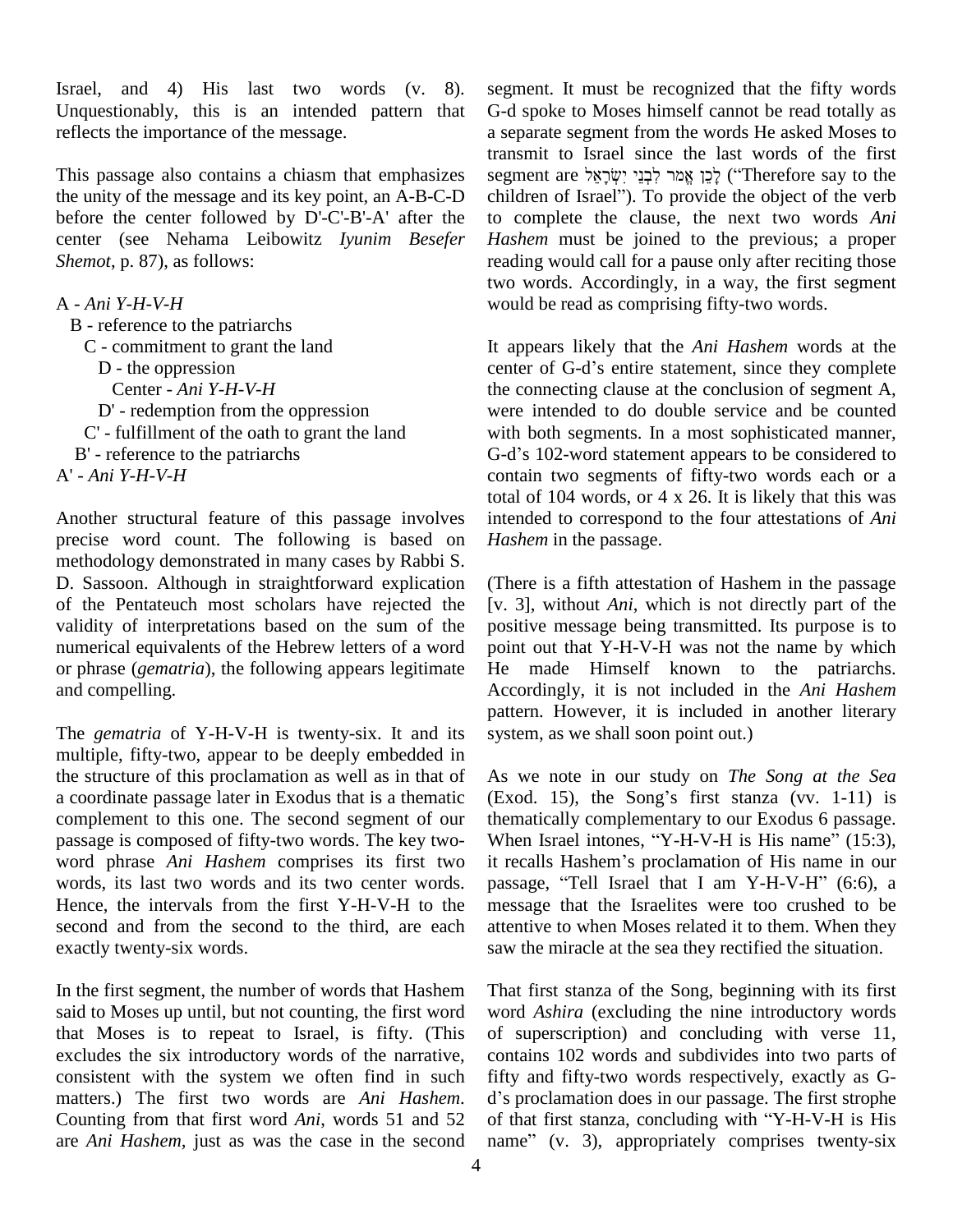words. (In addition, in the Song's second stanza, the combination of the final two strophes [vv. 14-18], the concluding with the verse relevant to our theme,  $\dot{w}$ concluding with the verse relevant to our theme, without a prefix (it never appears with a suffix) – the "Y-H-V-H will reign for ever and ever," contains last one in the books of the Former Prophets (Joshua, fifty-two words.)

This is an example of an extraordinary feature of prophetic literature. Finely nuanced and sublimely written literary passages may contain overlapping as number one  $(Exod. 6:3)$  – the one that is part of patterns, meeting complex and exacting G-d's statement that He did not make himself known specifications, addressed to the most conscientious and attentive reader, without being stilted or reading as contrived. Indeed, such writing may be recognized as superb literature independent of any knowledge of the presence of internal patterns and subtle intertextual associations.

The two central figures who led G-d's previous new initiatives in the world were Noah and Abraham. Noah was the tenth generation from creation and when<br>Abraham was the twentieth. Moses, who leads a third applic<br>new initiative that incorporates Hashem's name, is the explar Abraham was the twentieth. Moses, who leads a third twenty-sixth generation from creation, consistent with the *gematria* of His name.

### **5. Further Research**

The following is based on insights and methodology of Rabbi S. D. Sassoon as expanded and applied in subsequent research, primarily that of Ronald Benun.

The phrase *Ani Hashem* is attested exactly eighty times in the Pentateuch, a number symbolic of the covenant. (See our study *On Number Symbolism in*<br> *the Torah from the Work of Rabbi Solomon D.* Beginn<br> *Sassoon*.) Sixteen of those attestations – in two groups verses *the Torah from the Work of Rabbi Solomon D.* Begins *Sassoon*.) Sixteen of those attestations – in two groups verses of eight – appear in Leviticus 19, a chapter closely Tetrag linked in content with the Decalogue and the covenant 26<br>
(see our study on that chapter): Ani Hashem of<br> *Elokekhem* ("I am Hashem your G-d") appears eight wi (see our study on that chapter): *Ani Hashem* times while *Ani Hashem* without *Elokekhem* attached also appears eight times.

There are a number of remarkable number phenomena associated with our passage (G-d's primary pronouncement of revealing His Y-H-V-H name in Scripture) and the *gematria* of that name, twenty-six (manifest through multiples). When we count the Hashem of the first *Ani Hashem* of our passage (Exod. 6:2) as number one and count forward all the

attestations of the Tetragrammaton when it appears in attestations of the Tetragrammaton when it appears in<br>the pure form – that is, the four letters Y-H-V-H attestations of the Tetragrammaton when it appears in<br>the pure form – that is, the four letters  $Y-H-V-H$ <br>without a prefix (it never appears with a suffix) – the last one in the books of the Former Prophets (Joshua, Judges, 1 and 2 Samuel and 1 and 2 Kings) is exactly number 2,600.

When we count the very next Hashem of our passage When we count the very next Hashem of our passage<br>as number one (Exod. 6:3) – the one that is part of When we count the very next Hashem of our passage<br>as number one (Exod. 6:3) – the one that is part of<br>G-d's statement that He did not make himself known to the patriarchs by the Tetragrammaton  $-$  and count forward the attestations of Y-H-V-H (again, only when appearing without prefixes) until the end of the Pentateuch, the total is 1,352, again a multiple of twenty-six, interestingly, 26 x 52.

True, we are using two different starting points, one verse apart. But each number total is remarkable in itself and each insight stands on its own, especially when considering that our passage contains the many applications of twenty-six that it does. (The explanation of the different starting points may have to do with the differing theme and purpose of each count.)

This system of employing multiples of twenty-six when dealing with the Tetragrammaton also applies to verse count. The total number of verses in the Pentateuch from beginning to end in which the Tetragrammaton appears without prefixes is 1,326, or 26 x 51. The total of this category for the Pentateuch plus the books of the Former Prophets is 2,340, or 26 x 90.

Beginning from the Exodus 6:3 verse, the number of verses to the end of the Pentateuch in which the Tetragrammaton appears without prefixes is 1,170, or 26 x 45. Also beginning from Exodus 6:3, the number of verses in which the Tetragrammaton appears without prefixes through the end of the books of the Former Prophets is 2,184, or 26 x 84.

Beginning from Exodus 6:3, the number of verses in which the Tetragrammaton including prefixes is attested through the end of the Former Prophets is 2,496, or 26 x 96. Again including prefixes, the total attestations in the Pentateuch is 1,820, or 26 x 70.

This is all there in front of the reader. Although such research requires patience and diligence, it is based on